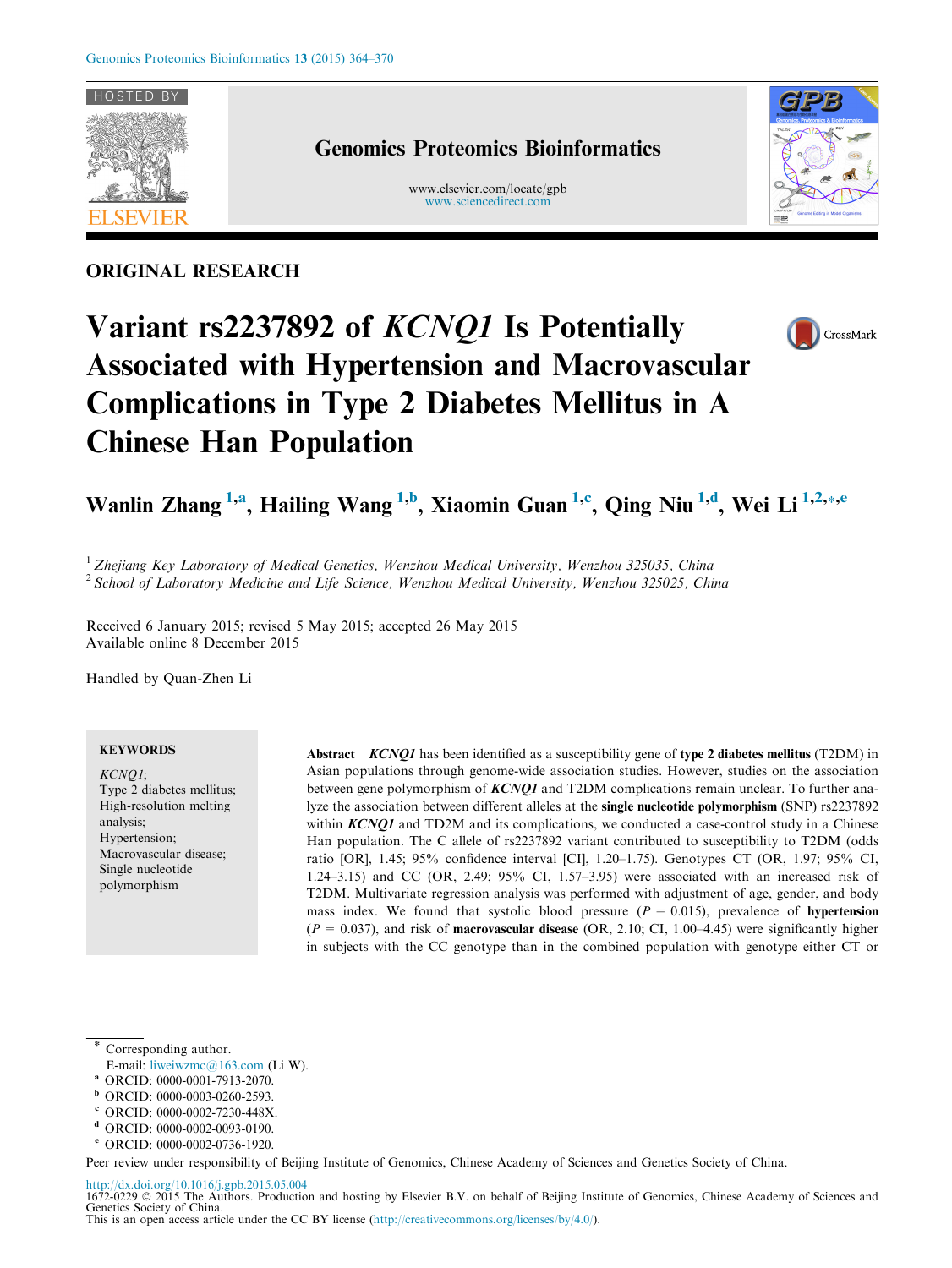TT. Therefore, our data support that  $KCNOI$  is associated with an increased risk for T2DM and might contribute to the higher incidence of hypertension and macrovascular complications in patients with T2DM carrying the risk allele C though it needs further to be confirmed in a larger population.

# Introduction

Type 2 diabetes mellitus (T2DM) is becoming increasingly prevalent throughout the world. The number of people living with diabetes is expected to increase from 387 million in 2014 to 592 million by 2035 according to the 6th Edition of the International Diabetes Federation's (IDF) Diabetes Atlas [\[1\].](#page-5-0) In China alone, there are more than 113.9 million adults with diabetes and another 493.4 million with prediabetes up to 2013 [\[2\]](#page-5-0). Although lifestyle changes, an increasing prevalence of obesity, and an increasingly aging population are important drivers of this epidemic, genetic factors also play a major role in T2DM susceptibility [\[3\]](#page-5-0). The extensive application of genome-wide association studies (GWAS) in the identification of common genetic variants has greatly contributed to the discovery of diabetes susceptibility genes. To date, at least 40 genetic loci have been convincingly associated with T2DM, including KCNQ1, CDKAL1, TCF7L2, HMG20A,  $HNF4A$ ,  $HNF1B$ , and  $DUSP9$  [\[4–6\]](#page-5-0).

The potassium channel, voltage gated KQT-like subfamily Q, member 1 encoded by KCNQ1 is essential for the repolarization phase of the cardiac action potential. KCNQ1 protein can form heteromultimers with two other potassium channel proteins, KCNE1 and KCNE3. It is well known that KCNQ1 gene mutations could result in hereditary long QT syndrome 1, Jervell and Lange-Nielsen syndrome, and familial atrial fibril-lation [\[7\].](#page-5-0) *KCNQ1* is also expressed in insulin-producing cells. Inhibition of KCNQ1 channel activity by the selective inhibitor chromanol 293B significantly increases insulin secretion in INS-1 cells [\[8\],](#page-5-0) whereas KCNQ1 overexpression in MIN6 cells results in markedly impaired insulin secretion by glucose, pyruvate, or tolbutamide [\[9\].](#page-5-0)

Multiple genetic variants have been identified in *KCNQ1*, including three main single nucleotide polymorphisms (SNPs) located in the intron 15 of KCNQ1, i.e., rs2237892, rs2237895, and rs2237897. Several GWAS analyses showed that these variants are associated with T2DM and impaired insulin secretion in different populations including Asians, Europeans, and American Indians  $[10-12]$ . In addition, the SNPs of  $KCNQ1$ such as rs2074196, rs2237892, and rs2237895, were demonstrated to be associated with the risk of gestational diabetes mellitus in Koreans [\[13\],](#page-5-0) and rs2283228 might contribute to the susceptibility of East Asians (Japanese and Singaporeans) to diabetic nephropathy [\[14\]](#page-5-0). These findings indicate that KCNQ1 variants are clearly associated with a range of pathological conditions. However, whether KCNQ1 variants are associated with the diseases other than long QT syndrome and diabetes need to be further examined.

As mentioned above, SNP rs2237892 has been reported to be associated with T2DM in the population of Asians, Europeans, and American Indians. It has also been investigated in several studies in the Chinese population [\[15,16\],](#page-5-0) however, these studies showed conflicting results. In this study, we chose the SNP rs2237892, the most common SNP of KCNQ1, to explore its association with not only T2DM but also its complications in a Chinese Han population from Wenzhou, Zhejiang province, for which there was no related report yet. Based on our data, we confirmed that rs2237892 was associated with an increased risk of T2DM in the population. We also found that compared with genotypes TT and CT, genotype CC was associated with a tendency of increasing incidence of hypertension and macrovascular complications in patients with T2DM.

## **Results**

#### Patients' clinical characteristics

A total of 530 subjects diagnosed with T2DM and 452 nondiabetic control subjects were recruited in this study. Compared to controls, T2DM patients had significantly higher blood pressure and higher levels of fasting blood glucose (FBG), triglycerides, and total cholesterol, but significantly lower level of high-density lipoprotein (HDL) ( $P < 0.001$  for each variable) ([Table 1](#page-2-0)). These data indicated the typical clinical manifestations of T2DM and metabolic syndrome.

#### Genotyping rs2237892 variants in T2DM patients

Genotypes of the SNP rs2237892 were determined according to the results of high-resolution melting (HRM) and DNA sequencing ([Figure 1](#page-2-0)). The genotype distribution is summarized in [Table 2](#page-2-0). The genotype distribution of the variant was in accordance with Hardy–Weinberg equilibrium among the subjects ( $P > 0.05$ ). The distribution of the genotypes between T2DM patients and controls was significantly different ( $P < 0.001$ ). When the TT genotype was set as the reference, both the CT and CC genotypes were associated with an increased risk of T2DM (OR, 1.97; 95% CI, 1.24–3.15 for CT; and OR, 2.49; 95% CI, 1.57–3.95 for CC, respectively, [Table 2\)](#page-2-0). The allelic frequencies of the variant also differed significantly between the two cohorts ( $P < 0.001$ ). With the T allele of rs2237892 set as the reference, the C allele was associated with an increased risk of T2DM ( $P < 0.001$ , OR, 1.45; 95% CI, 1.20–1.75). Thus, our findings are consistent with previous studies showing that the risk allele of the rs2237892 variant in KCNQ1 might contribute to susceptibility to T2DM [\[11–13\]](#page-5-0).

#### Association between genotypes and clinical characteristics of T2DM patients

We then investigated the association between the three genotypes and the clinical characteristics of the T2DM subjects. Using the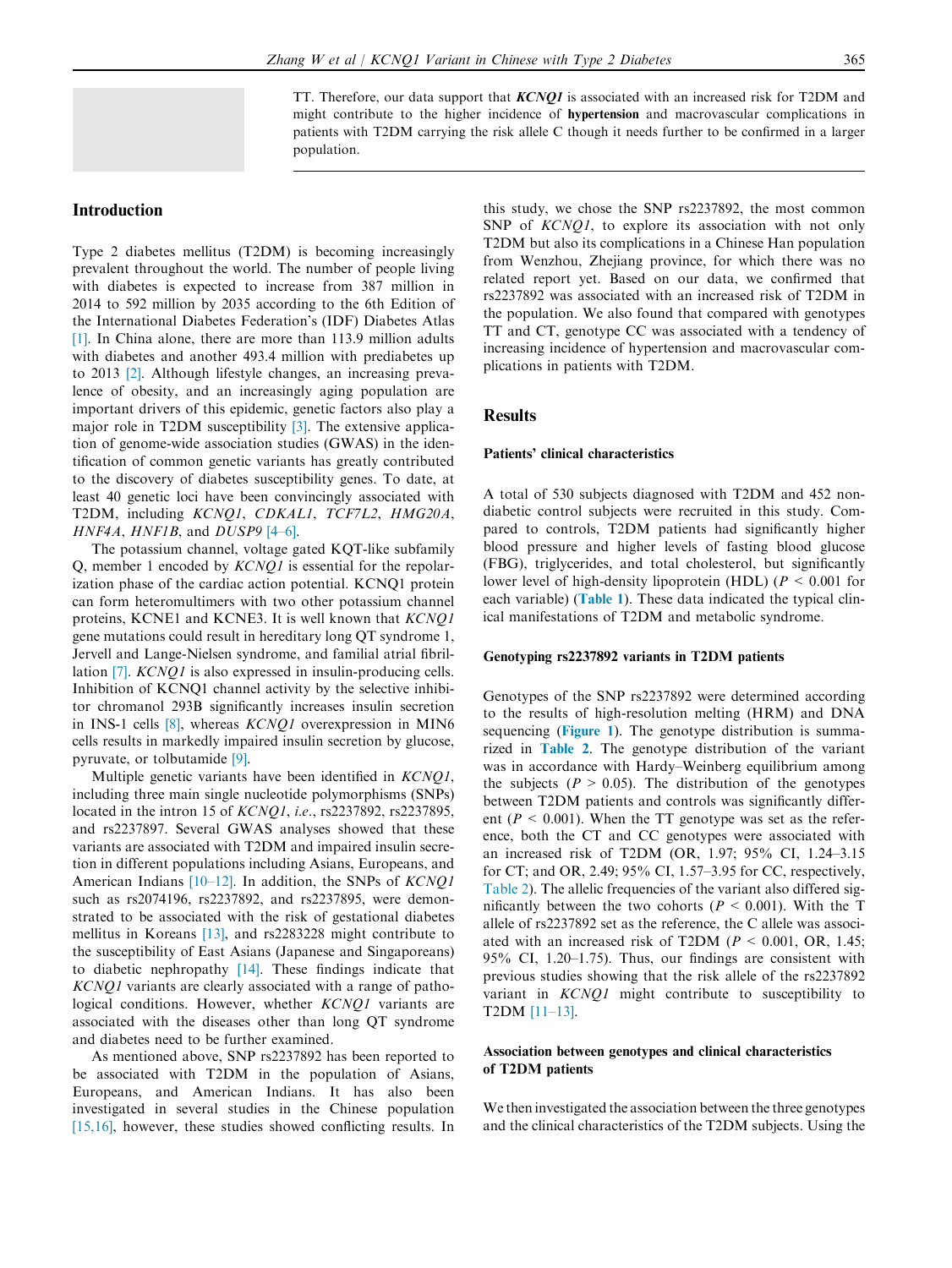<span id="page-2-0"></span>

|  |  | Table 1 Clinical characteristics of Chinese Han T2DM patients and controls |  |  |  |  |  |  |  |  |
|--|--|----------------------------------------------------------------------------|--|--|--|--|--|--|--|--|
|--|--|----------------------------------------------------------------------------|--|--|--|--|--|--|--|--|

| Parameter                     | $T2DM (n = 530)$       | Control ( $n = 452$ ) | $P$ value    |  |
|-------------------------------|------------------------|-----------------------|--------------|--|
| Age (years)                   | $60.95 \pm 12.62$      | $58.83 \pm 11.40$     | 0.019        |  |
| Gender (male/female)          | 281/249                | 230/222               | 0.505        |  |
| Body mass index $(kg/m^2)$    | $24.24 \pm 3.39$       | $22.32 \pm 2.20$      | ${}_{0.001}$ |  |
| Blood pressure (mmHg)         |                        |                       |              |  |
| Systolic blood pressure       | $142.81 \pm 24.7^{\#}$ | $119.11 \pm 11.51$    | ${}_{0.001}$ |  |
| Diastolic blood pressure      | $80.23 \pm 11.64^{\#}$ | $74.65 \pm 8.25$      | ${}_{0.001}$ |  |
| Fasting blood glucose (mM)    | $8.89 \pm 3.98$        | $4.96 \pm 0.64$       | ${}_{0.001}$ |  |
| Total cholesterol (mM)        | $4.50 \pm 1.18$        | $4.81 \pm 0.76$       | ${}_{0.001}$ |  |
| Triglyceride (mM)             | $1.64 \pm 1.27$        | $1.16 \pm 0.54$       | ${}_{0.001}$ |  |
| High-density lipoprotein (mM) | $1.18 \pm 0.38$        | $1.41 \pm 0.31$       | ${}_{0.001}$ |  |

Note: Values are presented as mean  $\pm$  SD except the gender. P values were determined using a one-way analysis of variance except Chi-square analysis for the gender. # Blood pressure data were missing for one T2DM patient. T2DM, type 2 diabetes mellitus.



Figure 1 Genotyping of rs2237892 variant in KCNQ1

A. Genotyping of rs2237892 was performed using HRM analysis. Relative fluorescence intensity was plotted for different genotypes at indicated temperature. B. HRM genotyping results were validated by DNA sequencing. Genotypes were identified as CC, CT, and TT. HRM, high-resolution melting

|  |  | Table 2 Genotype distribution and allele frequency among Chinese Han T2DM patients and controls |  |  |  |  |  |  |  |  |  |
|--|--|-------------------------------------------------------------------------------------------------|--|--|--|--|--|--|--|--|--|
|--|--|-------------------------------------------------------------------------------------------------|--|--|--|--|--|--|--|--|--|

| Genotype or allele |                        | Genotype frequency, number $(\% )$ | P value      | <b>Unadjusted OR</b> | <b>Adjusted OR</b>  |  |
|--------------------|------------------------|------------------------------------|--------------|----------------------|---------------------|--|
|                    | Diabetes ( $n = 530$ ) | Control ( $n = 452$ )              |              | $(95\% \text{ C}I)$  | $(95\% \text{ CI})$ |  |
| Genotype           |                        |                                    |              |                      |                     |  |
| TT                 | 39 (7.36)              | 66 (14.60)                         | ${}_{0.001}$ | 1.00                 | 1.00                |  |
| СT                 | 217 (40.94)            | 192 (42.48)                        |              | $1.91(1.23-2.97)$    | $1.97(1.24 - 3.15)$ |  |
| CC                 | 274 (51.70)            | 194 (42.92)                        |              | $2.39(1.55-3.70)$    | $2.49(1.57-3.95)$   |  |
| Allele             |                        |                                    |              |                      |                     |  |
|                    | 295 (27.83)            | 324 (35.84)                        | ${}_{0.001}$ |                      |                     |  |
| C                  | 765 (72.17)            | 580 (64.16)                        |              | $1.45(1.20-1.75)$    |                     |  |

Note: P values were determined using Chi-square test. OR was calculated using multivariate logistic regression analyses without and with adjustment for gender, age, and body mass index. T2DM, type 2 diabetes mellitus; OR, odds ratio; CI, confidence interval.

 $CC/(CT + TT)$  model, we found that systolic blood pressure was significantly higher in patients with genotype CC than in the combined group with genotype CT or TT ( $P = 0.03$ ), even with multivariate logistic regression analysis adjusted for age, gender, and BMI ( $P = 0.015$ ) ([Table 3](#page-3-0)). None of the other variables differed significantly between the genotypes.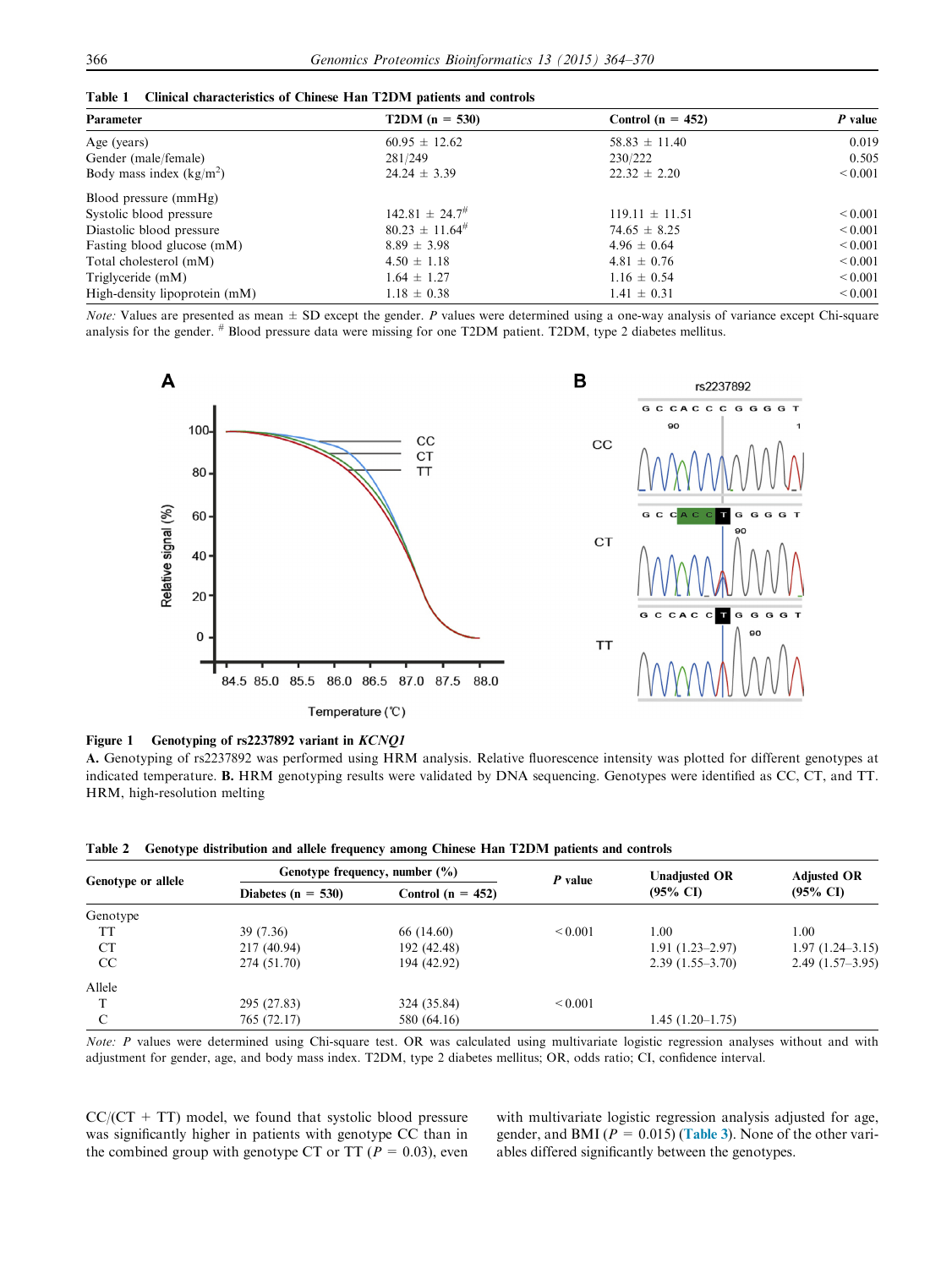<span id="page-3-0"></span>We also classified patients based on the presence of primary hypertension (systolic blood pressure  $\geq 140$  mmHg or diastolic blood pressure  $\geq 90$  mmHg). Adjusted multivariate logistic regression analysis indicated that high systolic blood pressure, but not high diastolic blood pressure, was significantly more prevalent in patients with the CC genotype than in those with the CT/TT genotypes ( $P = 0.037$ ) (Table 4). These data suggest that the CC genotype might contribute to a higher occurrence of hypertension among subjects with T2DM.

#### Association between genotypes and diabetic complications in T2DM patients

To assess the association of the three genotypes and the two alleles of the rs2237892 variants in the aggravation of diabetic complications, we divided the T2DM patients into four groups: macrovascular disease, diabetic retinopathy, diabetic nephropathy, and diabetic neuropathy. The frequency of both macrovascular disease and diabetic retinopathy increased in the order from genotypes TT to CT to CC, suggesting that the risk allele may be associated with susceptibility to both macrovascular disease (OR, 1.29; 95% CI, 0.99–1.69;  $P = 0.06$ ) and diabetic retinopathy (OR, 1.28; 95% CI, 0.98–1.67;  $P = 0.07$ , although the associations were not significant (Table 5). We thus performed the multivariate logistic regression analysis for the genotypes after adjusted by age, gender, and BMI. Interestingly, we found that, compared to the TT genotype, the CC genotype showed the tendency to increase the risk of macrovascular disease in T2DM patients (OR, 2.10; 95% CI, 1.00–4.45;  $P = 0.05$ ).

|  | Table 3 Clinical characteristics of Chinese Han T2DM patients by genotype |  |  |  |  |  |
|--|---------------------------------------------------------------------------|--|--|--|--|--|
|--|---------------------------------------------------------------------------|--|--|--|--|--|

| Parameter                     | Genotype           |                    |                    |             |  |  |  |
|-------------------------------|--------------------|--------------------|--------------------|-------------|--|--|--|
|                               | $TT (n = 39)$      | $CT (n = 217)$     | $CC (n = 274)$     | $P$ value   |  |  |  |
| Age (years)                   | $61.62 \pm 11.91$  | $60.55 \pm 13.27$  | $61.17 \pm 12.21$  | 0.675       |  |  |  |
| Gender (male/female)          | 21/18              | 110/107            | 150/124            | 0.410       |  |  |  |
| Body mass index $(kg/m2)$     | $24.43 \pm 3.63$   | $24.24 \pm 3.58$   | $24.21 \pm 3.20$   | 0.846       |  |  |  |
| Blood pressure (mm Hg)        |                    |                    |                    |             |  |  |  |
| Systolic blood pressure       | $139.38 \pm 21.34$ | $140.57 \pm 24.33$ | $145.06 \pm 25.36$ | 0.030       |  |  |  |
|                               |                    |                    |                    | $0.015^{#}$ |  |  |  |
| Diastolic blood pressure      | $80.10 \pm 11.53$  | $79.13 \pm 11.93$  | $81.13 \pm 11.40$  | 0.067       |  |  |  |
| Fasting blood glucose (mM)    | $9.97 \pm 6.44$    | $8.51 \pm 3.34$    | $9.03 \pm 3.98$    | 0.357       |  |  |  |
| Total cholesterol (mM)        | $4.40 \pm 1.04$    | $4.41 \pm 1.21$    | $4.60 \pm 1.18$    | 0.070       |  |  |  |
| Triglyceride (mM)             | $1.61 \pm 1.34$    | $1.72 \pm 1.44$    | $1.59 \pm 1.10$    | 0.527       |  |  |  |
| High-density lipoprotein (mM) | $1.17 \pm 0.33$    | $1.18 \pm 0.37$    | $1.18 \pm 0.40$    | 0.791       |  |  |  |

*Note:* Values are presented as mean  $\pm$  SD except for the gender. P values were determined using a one-way analysis of variance except Chi-square analysis for the gender. P value with multivariate logistic regression analysis adjusted for age, gender, and body mass index is indicated by  $#$ . Comparison between CC genotype vs. CT + TT genotypes was performed using recessive model. The blood pressure data were missing for one patient with CC genotype ( $n = 273$ ). T2DM, type 2 diabetes mellitus.

|  | Table 4 Association of genotypes with risk of hypertension in Chinese Han T2DM patients |  |  |  |  |  |  |  |  |
|--|-----------------------------------------------------------------------------------------|--|--|--|--|--|--|--|--|
|--|-----------------------------------------------------------------------------------------|--|--|--|--|--|--|--|--|

| <b>Blood pressure</b> | $TT (n = 39)$ | $CT (n = 217)$ | $CC (n = 273)$ | P value |
|-----------------------|---------------|----------------|----------------|---------|
| Systolic              |               |                |                |         |
| $\leq$ 140 mmHg       | 18 (46.15)    | 103 (47.47)    | 105(38.46)     | 0.037   |
| $\geqslant$ 140 mmHg  | 21 (53.85)    | 114(52.53)     | 168(61.54)     |         |
| Diastolic             |               |                |                |         |
| $\leq 90$ mmHg        | 30 (76.92)    | 174 (80.18)    | 209 (75.56)    | 0.340   |
| $\geqslant 90$ mmHg   | 9(23.08)      | 43 (19.82)     | 64 (23.44)     |         |

Note: P values were determined using Chi-square analysis. Multivariate logistic regression analysis was performed after adjusted for age, gender, and body mass index. The comparison between CC genotype  $vs.$  CT + TT genotypes was performed using recessive model.

|  |  |  |  |  |  | Table 5 Association of genotypes with risk of diabetic complications in Chinese Han T2DM patients |  |  |  |
|--|--|--|--|--|--|---------------------------------------------------------------------------------------------------|--|--|--|
|--|--|--|--|--|--|---------------------------------------------------------------------------------------------------|--|--|--|

| Complication          | Genotype, number $(\%)$ |            | P value     |      |                           |                           |                                   |                                   |
|-----------------------|-------------------------|------------|-------------|------|---------------------------|---------------------------|-----------------------------------|-----------------------------------|
|                       | TТ                      | CТ         | CС          | Da   | $\mathbf{p}^{\mathrm{b}}$ | $\mathbf{p}^{\mathrm{c}}$ | OR $(95\% \text{ CI})^{\text{a}}$ | OR $(95\% \text{ CI})^{\text{c}}$ |
| Macrovascular disease | 15 (38.46)              | 105(48.39) | 147 (53.65) | 0.06 | 0.16                      | 0.05                      | $1.29(0.99-1.69)$                 | $2.10(1.00-4.45)$                 |
| Diabetic retinopathy  | 17 (43.59)              | 101(46.54) | 148 (54.01) | 0.07 | 0.18                      | 0.21                      | $1.28(0.98-1.67)$                 | $1.55(0.78-3.08)$                 |
| Diabetic nephropathy  | 7(17.95)                | 63(29.03)  | 77 (28.10)  | 0.46 | 0.36                      | 0.17                      | $1.12(0.83 - 1.52)$               | $1.85(0.77-4.43)$                 |
| Diabetic neuropathy   | 24 (61.54)              | 108(49.77) | 149 (54.38) | 0.96 | 0.32                      | 0.40                      | $1.01(0.77-1.32)$                 | $0.74(0.37-1.48)$                 |

*Note: P* values for allele frequency (<sup>a</sup>) and genotype distribution (<sup>b</sup>) were determined using Chi-square test. Multivariate logistic regression analysis was performed for CC genotype vs. TT genotype after adjusted for age, gender, and body mass index (°). T2DM, type 2 diabetes mellitus.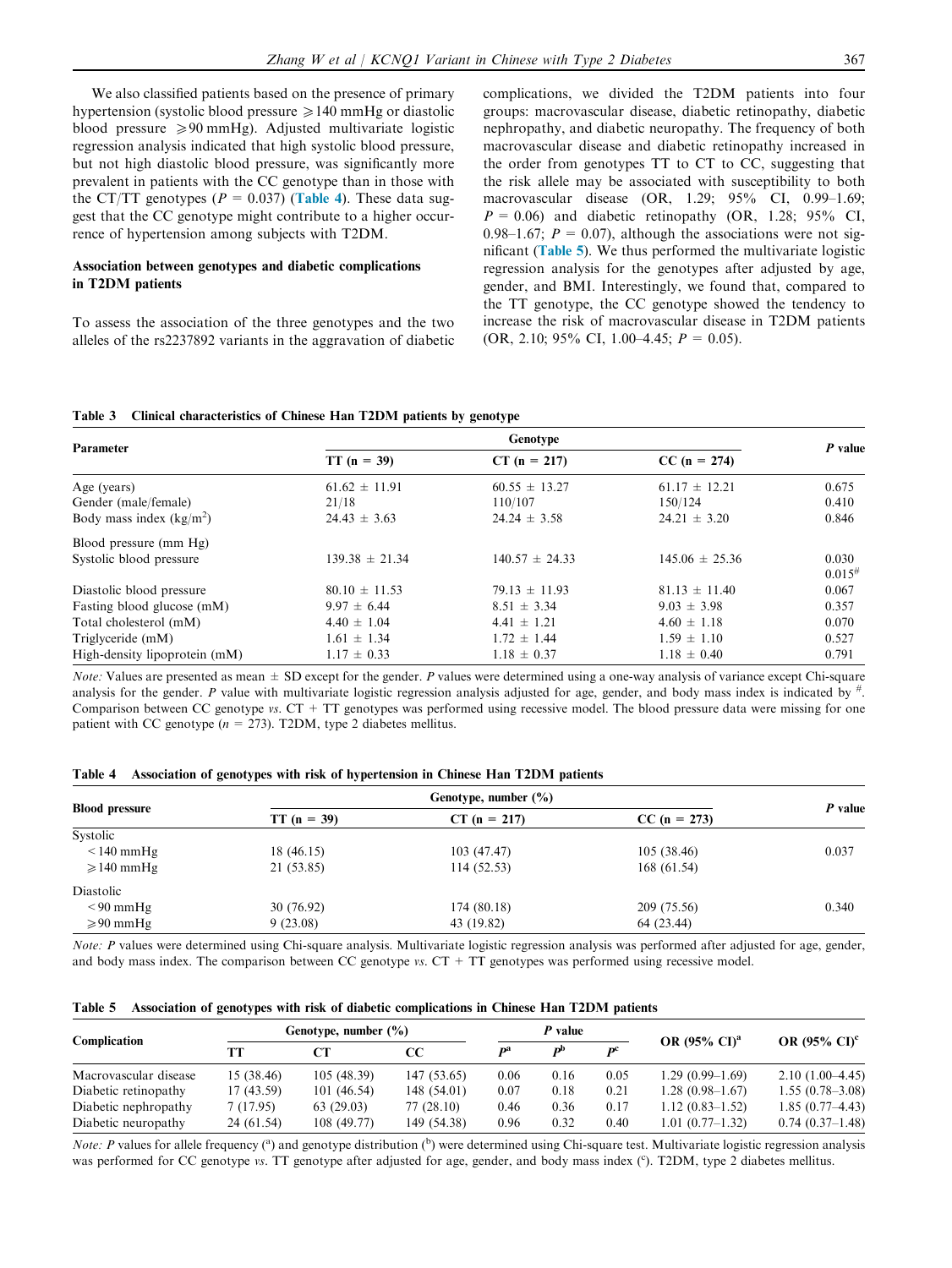#### **Discussion**

KCNQ1 mutations are associated with cardiac diseases such as hereditary long QT syndrome and familial atrial fibrillation [\[7\]](#page-5-0). As a primary potassium channel subunit, KCNQ1 is expressed in other tissues as well, including the brain, adipose tissue, and pancreas [\[17–19\]](#page-6-0). In 2008, it was demonstrated that three variants of rs2283228, rs2237895, and rs2237895 within KCNQ1 were strongly associated with an increased risk of T2DM in East Asian and European populations [\[11\]](#page-5-0), and rs2237892 was associated with type 2 diabetes in two independent Japanese populations, as well as Korean, Chinese, and European ancestry [\[20\].](#page-6-0) For the Chinese population, it has been confirmed in several independent studies that these variants of KCNQ1 could confer susceptibility to T2DM, however, various studies showed conflicting results in terms of the variants involved [\[15,16,21\],](#page-5-0) and the association has not been verified in the population of Wenzhou.

In the present study, we examined the contribution of the variant rs2237892 to the risk of T2DM and its complications in the Chinese Han population from Wenzhou of Zhejiang province, which is in southeast China. We also found a significant association with T2DM in that the C allele conferred an increased risk of the disease, which was consistent with previous reports [\[21–23\].](#page-6-0)

 $KCNQI$  confers a risk for T2DM by impairing  $\beta$ -cell function [\[24\]](#page-6-0). The variants (rs2074196, rs2237892, rs2237895, and rs2237897) are significantly associated with impaired FBG [\[25\]](#page-6-0) and reduced insulin release following an oral glucose load [\[26\].](#page-6-0) Other studies have indicated that  $KCNQ1$  is associated with obesity [\[16\]](#page-5-0) and triglyceride levels [\[27\]](#page-6-0) in Chinese Han populations. Polymorphisms in the KCNQ1 gene were reportedly related with the therapeutic efficacy of repaglinide in treating Chinese patients with T2DM [\[28\].](#page-6-0) However, in our study, we failed to replicate the significant differences in BMI, FBG, and lipid levels among T2DM subjects with different genotypes, possibly as a result of the low power of our study to detect quantitative traits, probably suggesting that KCNQ1 is not a major factor associated with these traits. Nevertheless, using multivariate logistic regression analysis with adjustment for age, gender, and BMI, we discovered that both systolic blood pressure and the prevalence of hypertension were significantly higher in T2DM patients with the CC genotype than in those with the CT/TT genotypes. The contemporary incidence of hypertension and diabetes was distinct across different ethnic, racial, and social groups. Hypertension occurred in nearly 70% of diabetic patients and was approximately twice as common in individuals with diabetes than in those without diabetes [\[29\].](#page-6-0) It has been documented that Kv7 channels encoded by KCNQ gene family contributed to vasoconstriction and hypertension [\[30\]](#page-6-0), which was in concert with the discovery that both C3H/HeJCrl-Kcnq1<sup>vtg-2J</sup>/J mice [\[31\]](#page-6-0) and WTC-dfk rats [\[32\]](#page-6-0) with a KCNQ1 mutation exhibited significantly higher blood pressure. Taken together, these findings suggest that KCNQ1 mediates the development of hypertension in patients with T2DM.

Hypertension in patients with diabetes greatly increases the risk of vascular complications in this population. Moreover, both hypertension and diabetes predispose an individual to chronic kidney disease [\[33\].](#page-6-0) Therefore, the increased risk of hypertension observed for T2DM patients with the CC genotype suggests a role for the risk allele C at rs2237892 in the development of diabetic complications. In our study, the prevalence of macrovascular disease increased in T2DM patients from the TT to the CT and finally the CC genotypes. Multivariate regression analysis after adjusted by age, gender, and BMI demonstrated that the T2DM patients with the CC genotype were twice as likely to have macrovascular complications as those with the TT genotype. Diabetic retinopathy and diabetic nephropathy also tended to be more prevalent with a genotype of CC than of TT.

In conclusion, the association of KCNQ1 variant rs2237892 susceptibility to T2DM was replicated in a Chinese Han population. Moreover, although it needs to be further confirmed in a larger population, we discovered that the genotype CC of rs2237892 tended to be associated with the increased risk of hypertension and macrovascular complications in T2DM patients, suggesting a potential biomarker predicting the development of complications that could be identified at an early stage of T2DM.

# Materials and methods

#### Subjects and samples

The diagnosis of T2DM was made in accordance with the World Health Organization (WHO) 1999 criteria [\[34\]](#page-6-0) and the China Guideline for Type 2 Diabetes 2010 (Chinese Diabetes Society) [\[35\].](#page-6-0) Known subtypes of diabetes such as type 1 diabetes and secondary diabetes were excluded. All patients were admitted in hospital without previous treatment. Control subjects were individuals with a FBG level  $\leq 6.1$  mM and normal glucose tolerance, without family history of diabetes mellitus. Diabetic complications were diagnosed by diabetologists according to the clinical manifestations and a related auxiliary examination.

All participants were of Chinese Han origin, nonsanguineous, and recruited between May 2009 and October 2010 from the First Affiliated Hospital of Wenzhou Medical University, Wenzhou, China. Written informed consent was obtained from the subjects prior to participation. Clinical evaluations were approved by the Ethics Committee of the Wenzhou Medical University Institutional Review Board.

Height, body weight, and blood pressure were measured for all subjects. Blood samples were drawn for biochemical measurements: FBG, total cholesterol, triglyceride, HDL. Genomic DNA was extracted from peripheral whole blood using Takara blood DNA isolation kits (Takara, Dalian, China) and quantified using a NanoDrop ND-2000 spectrophotometer (Thermo Fisher Scientific, Waltham, MA).

#### Genotyping using HRM

Genotyping was performed using a LightCycler 480 System II (Roche Diagnostics, Penzberg, Germany). A 116-bp fragment spanning the rs2237892 loci was amplified for subsequent HRM analysis with primers 5'-AGAGGAAGAGCAAGGG TAGG-3' (forward) and 5'-GGTGTAAGGCATCTGGTG G-3' (reverse), designed against GenBank sequence with accession No. NC\_000011.10. PCR amplification was performed as instructed by the manufacturer. The amplification products were heated to 95 °C for 1 min and then cooled to 40 °C for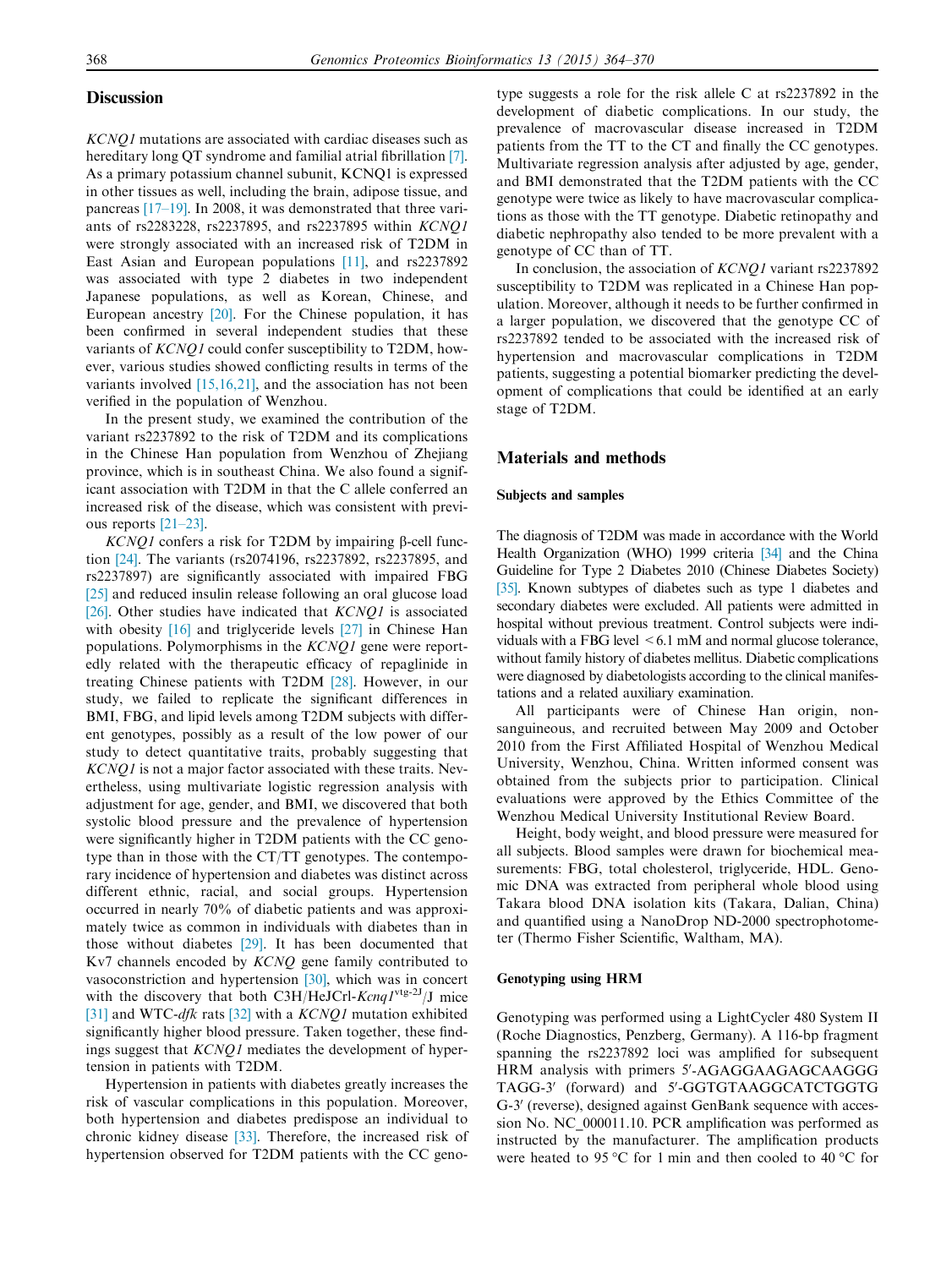<span id="page-5-0"></span>1 min. HRM was subsequently performed over a range of 65– 95 °C, increasing at  $1 \text{ }^{\circ}C/\text{s}$  with 25 acquisitions per  $1 \text{ }^{\circ}C$  step. HRM curves were generated using the LightCycler 480 gene scanning software module with manual settings for sensitivity to 0.30, a temperature shift to threshold 4, a pre-melt normalization range of  $70-78$  °C, and a post-melt normalization range of  $85-90$  °C. The melting curves were normalized for direct comparison among samples [\[36\]](#page-6-0).

#### Genotyping using DNA sequencing

To confirm the HRM results, samples were randomly selected for DNA sequencing. A 500-bp fragment spanning the rs2237892 locus was amplified for DNA sequencing using the primers designed against GenBank sequence NC\_000011.10, 5'-GTGCATCCTAAGGTGGTTC-3' (forward) and 5'-CCT AATCCTGTAGGGCAGA-3' (reverse) following standard protocol for PCR amplification. The PCR products were purified using a QIAquick PCR purification kit (Qiagen, Valencia, CA) and subsequently analyzed by direct sequencing with an ABI 3730XL automated DNA sequencer in BGI (Beijing, China).

#### Statistical analysis

Quantitative clinical data (age, BMI, blood pressure, FBG, total cholesterol, triglyceride, and HDL) were presented as mean  $\pm$  standard deviations and compared using a one-way analysis of variance. To correct for non-normally distributed data, concentrations of FBG, total cholesterol, triglyceride, and HDL were log-transformed. Gender, which is presented as binary data (male/female), was compared using the Chi-square test.

Genotype distribution and allelic frequencies are presented as number (%) and were analyzed using a Chi-square test or multivariate logistic regression analysis. Multivariate logisticregression analysis was performed to adjust for risk factors, with T2DM as a dependent variable and independent variables including age, sex, and BMI. Results are presented as OR and 95% CI. All values of  $P \le 0.05$  were considered significant. The statistical analyses were performed with SPSS version 17.0 software (SPSS, Chicago, IL, USA).

### Authors' contributions

WL and WZ conceived and designed the study. HW, MG, and QN performed the experiment and analyzed the data. WL and WZ wrote and revised the paper. All authors read and approved the final manuscript.

## Competing interests

The authors have declared that no competing interests exist.

#### Acknowledgments

We thank Shuyan Cao and Xiaoqun Zheng for their assistance with high-resolution melting analysis. This work was supported by the National Natural Science Foundation of China (Grant No. 81271918), Zhejiang Provincial Natural Science Foundation of China (Grant No. Y2090753), Key Science and Technology Innovation Team of Zhejiang Province (Grant No. 2010R50048), Zhejiang Provincial Program for the Cultivation of High-level Innovative Health Talents, and the Medical Scientific Projects from the Health Bureau of Zhejiang Province (Grant No. 2011ZDA016).

# References

- [1] International Diabetes Federation. IDF Diabetes Atlas, 6th ed. Brussels, Belgium: International Diabetes Federation, 2013. [http://www.idf.org/diabetesatlas.](http://www.idf.org/diabetesatlas)
- [2] [Xu Y, Wang L, He J, Bi Y, Li M, Wang T, et al. Prevalence and](http://refhub.elsevier.com/S1672-0229(15)00143-6/h0010) [control of diabetes in Chinese adults. JAMA 2013;310:948–59](http://refhub.elsevier.com/S1672-0229(15)00143-6/h0010).
- [3] [Hu FB. Globalization of diabetes: the role of diet, lifestyle, and](http://refhub.elsevier.com/S1672-0229(15)00143-6/h0015) [genes. Diabetes Care 2011;34:1249–57](http://refhub.elsevier.com/S1672-0229(15)00143-6/h0015).
- [4] [Ng MC, Shriner D, Chen BH, Li J, Chen WM, Guo X, et al.](http://refhub.elsevier.com/S1672-0229(15)00143-6/h0020) [Meta-analysis of genome-wide association studies in African](http://refhub.elsevier.com/S1672-0229(15)00143-6/h0020) [Americans provides insights into the genetic architecture of type 2](http://refhub.elsevier.com/S1672-0229(15)00143-6/h0020) [diabetes. PLoS Genet 2014;10:e1004517.](http://refhub.elsevier.com/S1672-0229(15)00143-6/h0020)
- [5] [Al-Daghri NM, Alkharfy KM, Alokail MS, Alenad AM, Al-Attas](http://refhub.elsevier.com/S1672-0229(15)00143-6/h0025) [OS, Mohammed AK, et al. Assessing the contribution of 38](http://refhub.elsevier.com/S1672-0229(15)00143-6/h0025) [genetic loci to the risk of type 2 diabetes in the Saudi Arabian](http://refhub.elsevier.com/S1672-0229(15)00143-6/h0025) [Population. Clin Endocrinol 2014;80:532–7](http://refhub.elsevier.com/S1672-0229(15)00143-6/h0025).
- [6] [Hara K, Fujita H, Johnson TA, Yamauchi T, Yasuda K,](http://refhub.elsevier.com/S1672-0229(15)00143-6/h0030) [Horikoshi M, et al. Genome-wide association study identifies](http://refhub.elsevier.com/S1672-0229(15)00143-6/h0030) [three novel loci for type 2 diabetes. Hum Mol Genet](http://refhub.elsevier.com/S1672-0229(15)00143-6/h0030) [2014;23:239–46.](http://refhub.elsevier.com/S1672-0229(15)00143-6/h0030)
- [7] [Jespersen T, Grunnet M, Olesen SP. The KCNQ1 potassium](http://refhub.elsevier.com/S1672-0229(15)00143-6/h0035) [channel: from gene to physiological function. Physiology](http://refhub.elsevier.com/S1672-0229(15)00143-6/h0035) [2005;20:408–16.](http://refhub.elsevier.com/S1672-0229(15)00143-6/h0035)
- [8] [Ullrich S, Su J, Ranta F, Wittekindt OH, Ris F, Rosler M, et al.](http://refhub.elsevier.com/S1672-0229(15)00143-6/h0040) Effects of  $I_{(Ks)}$  [channel inhibitors in insulin-secreting INS-1 cells.](http://refhub.elsevier.com/S1672-0229(15)00143-6/h0040) [Pflugers Arch 2005;451:428–36](http://refhub.elsevier.com/S1672-0229(15)00143-6/h0040).
- [9] [Yamagata K, Senokuchi T, Lu M, Takemoto M, Fazlul Karim](http://refhub.elsevier.com/S1672-0229(15)00143-6/h0045) [M,](http://refhub.elsevier.com/S1672-0229(15)00143-6/h0045) [Go](http://refhub.elsevier.com/S1672-0229(15)00143-6/h0045) [C,](http://refhub.elsevier.com/S1672-0229(15)00143-6/h0045) [et](http://refhub.elsevier.com/S1672-0229(15)00143-6/h0045) [al.](http://refhub.elsevier.com/S1672-0229(15)00143-6/h0045) [Voltage-gated](http://refhub.elsevier.com/S1672-0229(15)00143-6/h0045)  $K^+$  [channel KCNQ1 regulates](http://refhub.elsevier.com/S1672-0229(15)00143-6/h0045) [insulin secretion in MIN6 beta-cell line. Biochem Biophys Res](http://refhub.elsevier.com/S1672-0229(15)00143-6/h0045) [Commun 2011;407:620–5.](http://refhub.elsevier.com/S1672-0229(15)00143-6/h0045)
- [10] [Li YY, Wang XM, Lu XZ.](http://refhub.elsevier.com/S1672-0229(15)00143-6/h0050)  $KCNQ1$  rs2237892 C $\rightarrow$ T gene [polymorphism and type 2 diabetes mellitus in the Asian popula](http://refhub.elsevier.com/S1672-0229(15)00143-6/h0050)[tion: a meta-analysis of 15,736 patients. J Cell Mol Med](http://refhub.elsevier.com/S1672-0229(15)00143-6/h0050) [2014;18:274–82.](http://refhub.elsevier.com/S1672-0229(15)00143-6/h0050)
- [11] [Unoki H, Takahashi A, Kawaguchi T, Hara K, Horikoshi M,](http://refhub.elsevier.com/S1672-0229(15)00143-6/h0055) [Andersen G, et al. SNPs in](http://refhub.elsevier.com/S1672-0229(15)00143-6/h0055) KCNQ1 are associated with [susceptibility to type 2 diabetes in East Asian and European](http://refhub.elsevier.com/S1672-0229(15)00143-6/h0055) [populations. Nat Genet 2008;40:1098–102](http://refhub.elsevier.com/S1672-0229(15)00143-6/h0055).
- [12] [Hanson RL, Guo T, Muller YL, Fleming J, Knowler WC, Kobes](http://refhub.elsevier.com/S1672-0229(15)00143-6/h0060) [S, et al. Strong parent-of-origin effects in the association of](http://refhub.elsevier.com/S1672-0229(15)00143-6/h0060) KCNQ1 [variants with type 2 diabetes in American Indians.](http://refhub.elsevier.com/S1672-0229(15)00143-6/h0060) [Diabetes 2013;62:2984–91](http://refhub.elsevier.com/S1672-0229(15)00143-6/h0060).
- [13] [Shin HD, Park BL, Shin HJ, Kim JY, Park S, Kim B, et al.](http://refhub.elsevier.com/S1672-0229(15)00143-6/h0065) Association of KCNQ1 [polymorphisms with the gestational](http://refhub.elsevier.com/S1672-0229(15)00143-6/h0065) [diabetes mellitus in Korean women. J Clin Endocrinol Metab](http://refhub.elsevier.com/S1672-0229(15)00143-6/h0065) [2010;95:445–9](http://refhub.elsevier.com/S1672-0229(15)00143-6/h0065).
- [14] [Lim XL, Nurbaya S, Salim A, Tai ES, Maeda S, Nakamura Y,](http://refhub.elsevier.com/S1672-0229(15)00143-6/h0070) et al. KCNQ1 [SNPs and susceptibility to diabetic nephropathy](http://refhub.elsevier.com/S1672-0229(15)00143-6/h0070) [in East Asians with type 2 diabetes. Diabetologia 2012;55:](http://refhub.elsevier.com/S1672-0229(15)00143-6/h0070) [2402–6.](http://refhub.elsevier.com/S1672-0229(15)00143-6/h0070)
- [15] [Xu M, Bi Y, Xu Y, Yu B, Huang Y, Gu L, et al. Combined effects](http://refhub.elsevier.com/S1672-0229(15)00143-6/h0075) [of 19 common variations on type 2 diabetes in Chinese: results](http://refhub.elsevier.com/S1672-0229(15)00143-6/h0075) [from two community-based studies. PLoS One 2010;5:e14022](http://refhub.elsevier.com/S1672-0229(15)00143-6/h0075).
- [16] [Yu W, Ma RC, Hu C, So WY, Zhang R, Wang C, et al.](http://refhub.elsevier.com/S1672-0229(15)00143-6/h0080) Association between KCNQ1 [genetic variants and obesity in](http://refhub.elsevier.com/S1672-0229(15)00143-6/h0080) [Chinese patients with type 2 diabetes. Diabetologia](http://refhub.elsevier.com/S1672-0229(15)00143-6/h0080) [2012;55:2655–9.](http://refhub.elsevier.com/S1672-0229(15)00143-6/h0080)